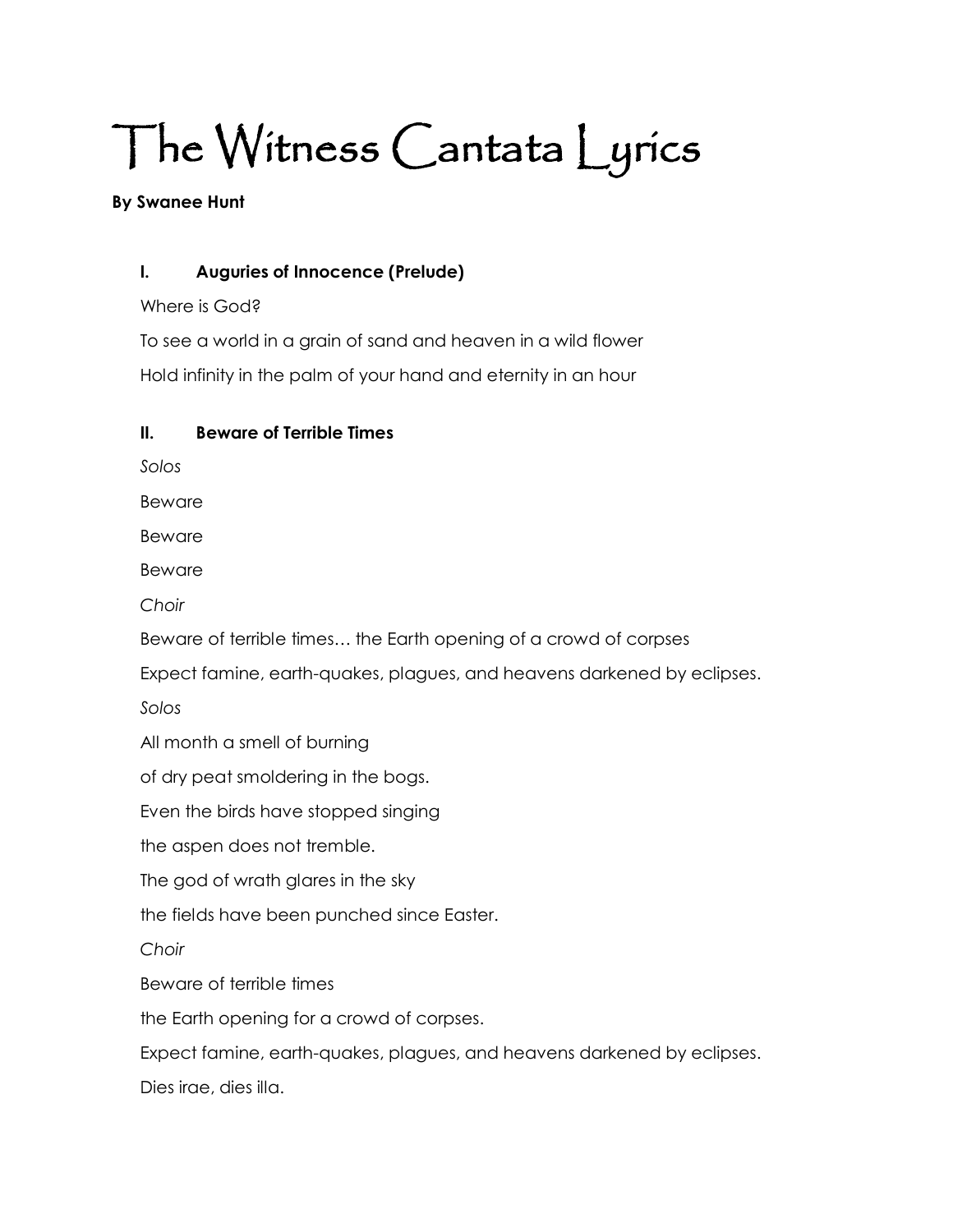But our land will not be divided by the enemy at his pleasure The Mother of God will spread A white shroud over these great sorrows. From the burning woods drifts the sweet smell of juniper. Widows grieve over their brood, the village rings with their lamentation If the land thirsted it was not in vain, nor were prayers wasted; for a warm red rain soaks the trampled fields Beware of terrible times the Earth opening for a crowd of corpses. Expect famine, earth-quakes, plagues, and heavens darkened by eclipses. Dies irae, dies illa. Low hangs the empty sky, Tender is the voice of the supplicant: "They wound Thy most holy body, they are casting lots for Thy garments" Beware of terrible times … The Earth opening for a crowd of corpses. Expect famine, earth-quakes, plagues, and heavens darkened by eclipses. Beware, Beware, Beware

## **III. Kyrie**

*Choir*

Father forgive them,

for they know not what they do, what they do

They are blinded by their passion,

they are deafened by their fears,

and they cannot feel your heartbreak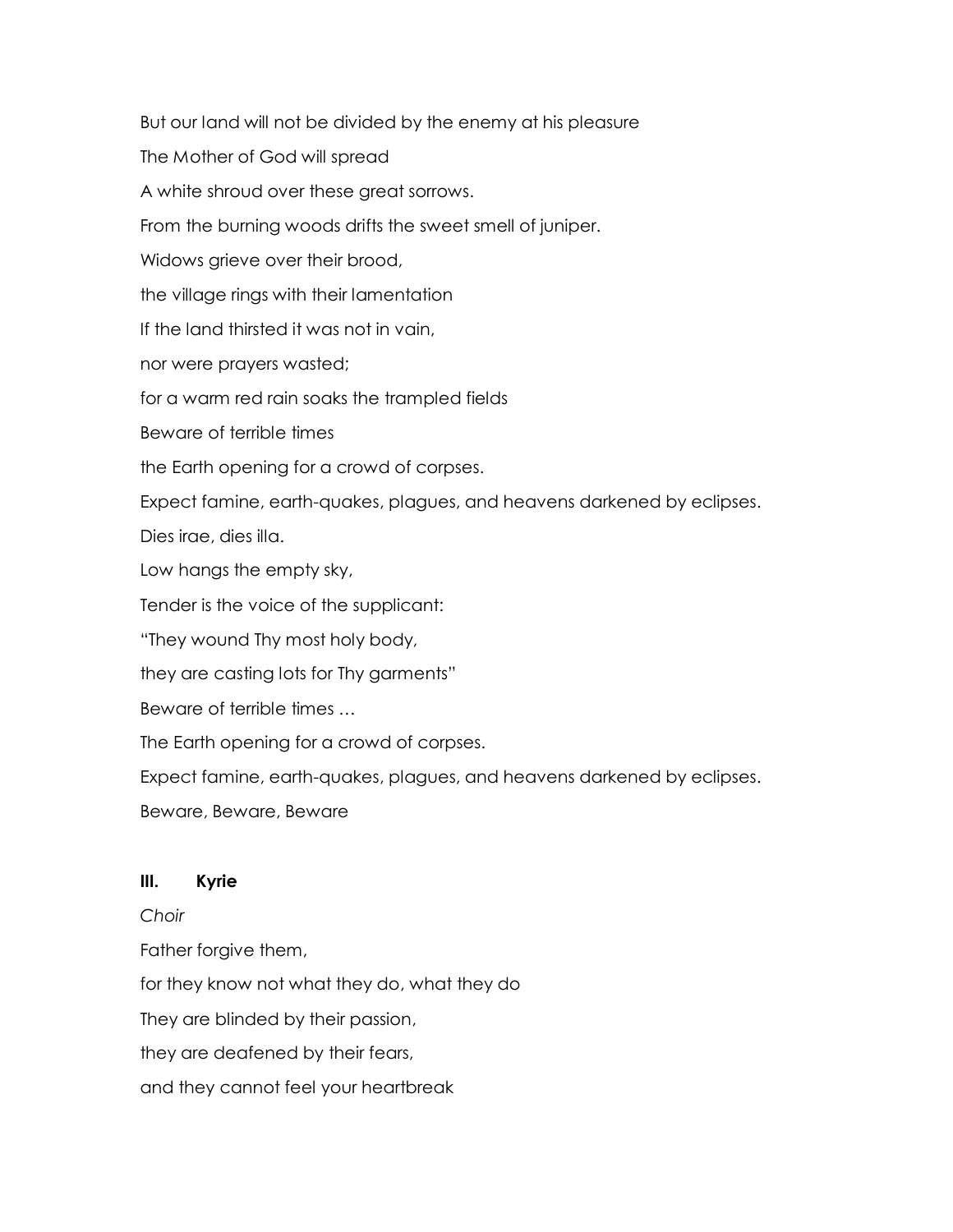and they cannot taste your tears.

Father forgive us,

for we know not what we do, what we do, we do.

Kyrie eleison.

## **IV. Dying Man**

*Solo*

I heard a dying man say to his gathered kin,

"My soul's hung out to dry

Like a fresh salted skin;

I doubt I'll use it again.

What's done is yet to come;

The flesh deserts the bone,

but a kiss widens the rose;

I know, as the dying know,

eternity is now.

A man sees as he dies

death's possibilities.

My heart sways with the world

I am that final thing

A man learning to sing."

## **V. Mary Magdalene**

*Tenor*

Mary Magdalena beat her breasts and sobbed

His dear disciples stone faced stared

*Alto*

His mother stood apart

His mother stood apart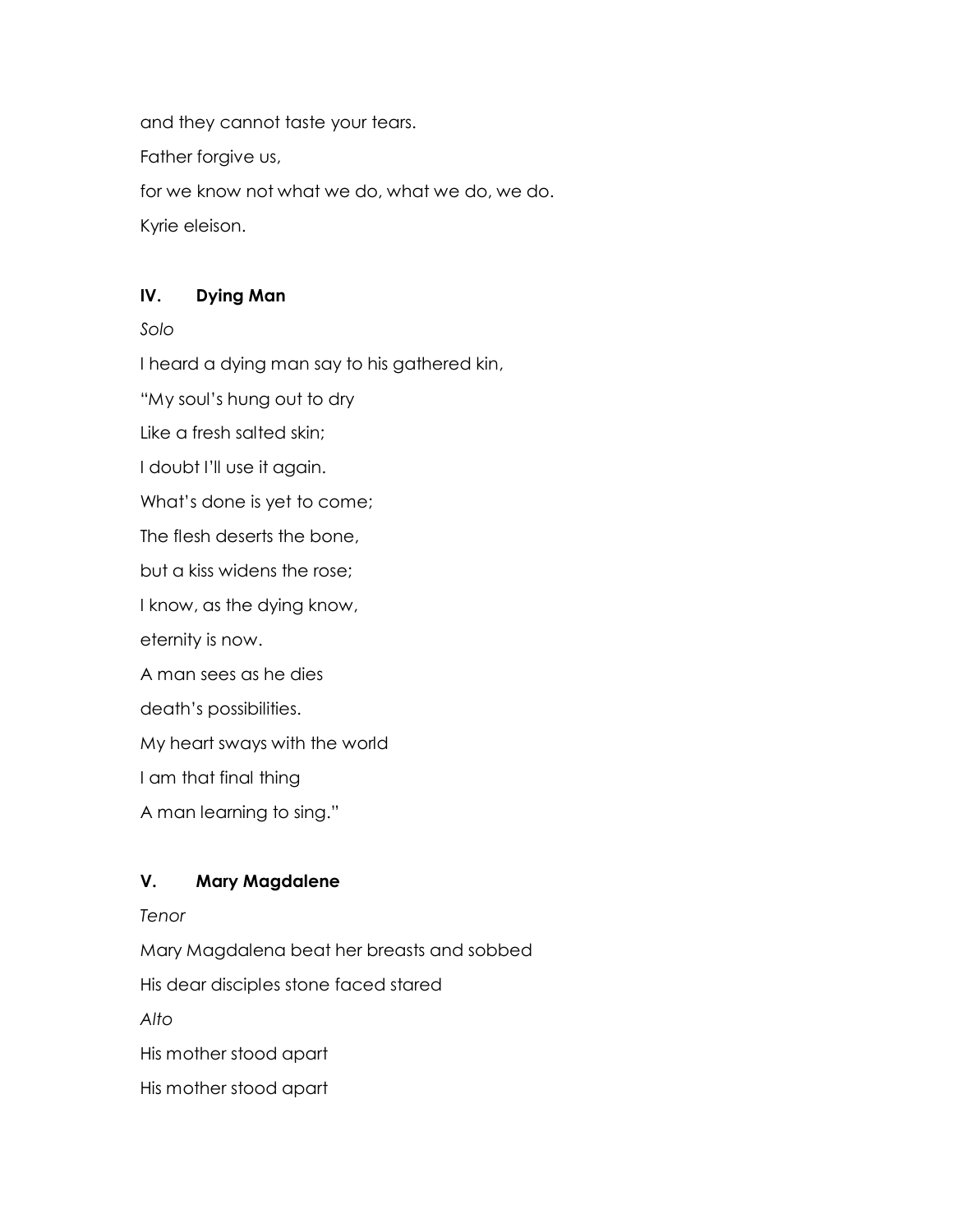His mother stood apart His mother *Tenor* His dear disciples stone faced stared *Soprano* Mary Magdalena beat her breasts and sobbed *Boy* Will you forget? Will you forget? *Choir* No other looked into her secret eyes Nobody dared *Alto* His mother stood apart His mother stood apart His mother stood apart His mother *Tenor* His dear disciples stone faced stared *Soprano* Mary Magdalena beat her breasts and sobbed

## **VI. Stabat Mater**

*Soprano*

At the foot of the cross stands a mother in grief watching her son in his passion. Woman behold your son your heart

your heart must be breaking now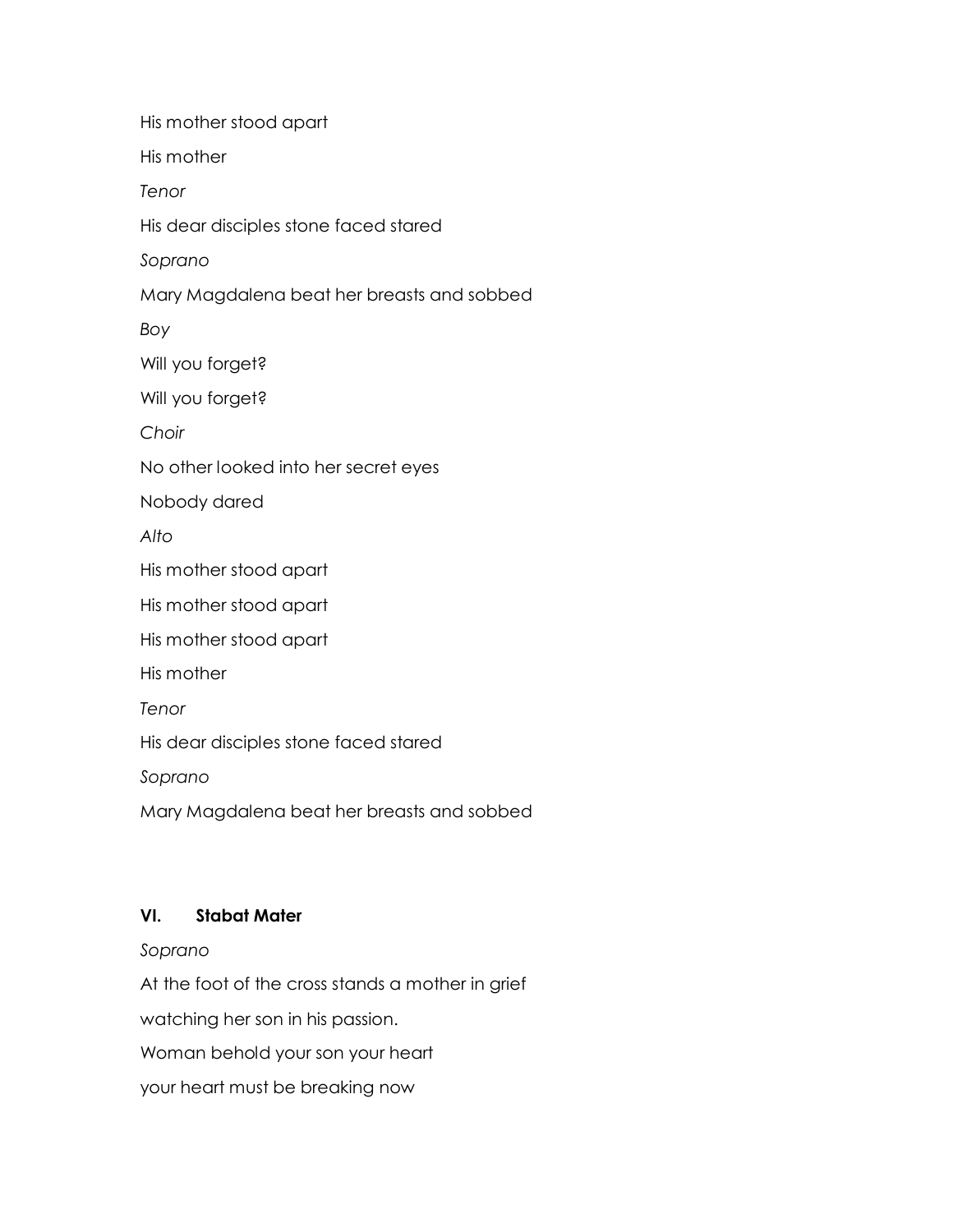to see life's creation twisted in agony At the brink of our lives waits the mother of all watching her world in its passion. Oh God behold your world your heart, your heart must be breaking now to see your life's creation twisted in agony.

## **VII. Seventeen Months**

*Alto*

For seventeen months I've cried aloud,

calling you back to your lair.

I hurled myself to the hangman's foot.

You are my son changed into a nightmare.

Confusion occupies the world

and I am powerless to tell somebody brute from something human,

or on what day the world spells "Kill!"

Nothing is left but dusty flowers,

the tinkling thurible,

and tracks that lead to nowhere.

Night of stone whose bight enormous start stares me straight in the eyes,

Promising death.

Ah, soon.

## **VIII. The Gallows**

*Tenor/Bass I and II*

Ah

*Solo*

One day when we came back from work,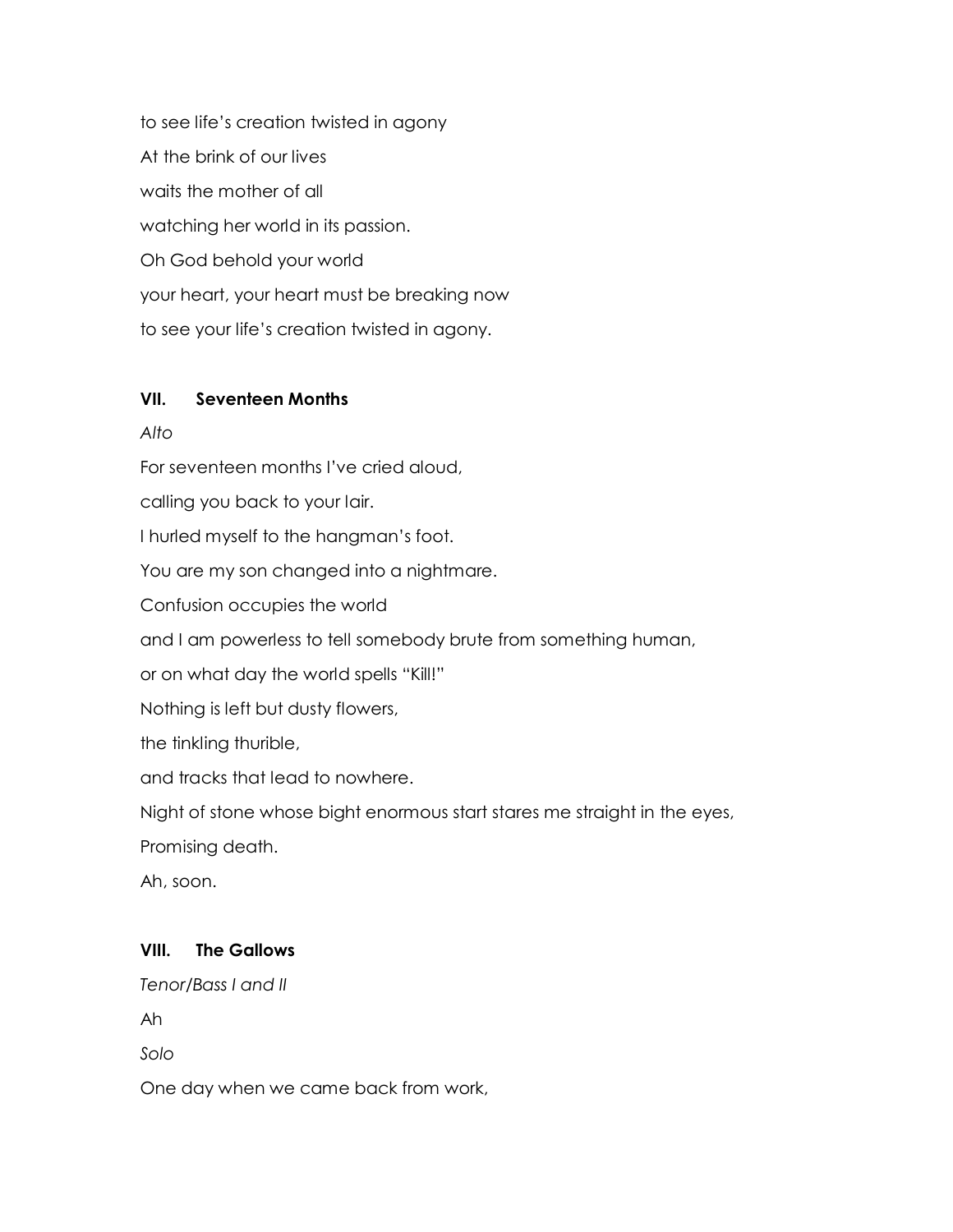we saw three gallows, three black crows. Three victims in chains and one of them the little servant, the sad-eyed angel. All eyes were on the child. He was lividly pale, almost calm, biting his lips. *Tenor/Bass I and II*  The gallows threw its shadow over him. Ah Where is God? Where is He? *Solo* Three victims mounted onto chairs. Three necks were placed at the same moment within the nooses. "Where is God?" someone behind me asked. At a sign the chairs tipped over. Total silence throughout the cap. On the horizon, The sun was setting. We were weeping. Then the march past began. The two were no longer alive. Their tongues hung swollen, blue tinged. But the third rope was still moving; being so light the child was still alive. For more than half an hour he stayed there, struggling between life and death, dying in slow agony under our eyes. He was still alive when I passed in front of him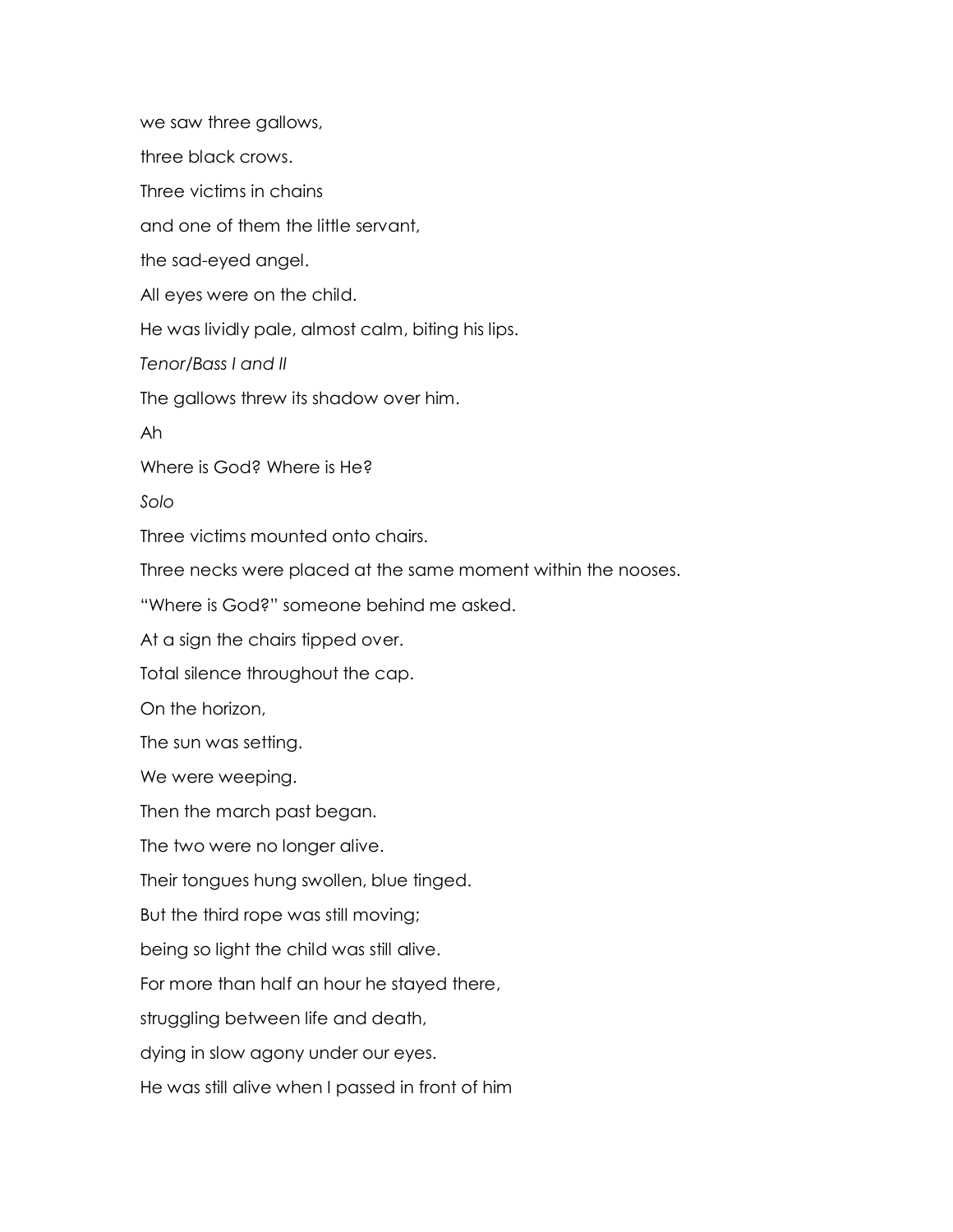His tongue was still red his eyes were not yet glazed. Behind me I heard voices asking: "Where is God now?" And I heard a voice within me answer him: "Here he is, hanging here on this gallows."

## **IX. Already Madness Lifts its Wings**

*Solo*

Already madness lifts its wing to cover half my soul

*All Chorus*

that taste of opiate wine.

Lure of the dark valley.

*Solo*

Now everything is clear

I admit my defeat.

The tongue of my ravings in my ear is the tongue of a stranger

No use to fall down on my knees and beg for mercy's sake.

Nothing I counted mine out of my life is mine to take.

Not my son's terrible eyes

not the elaborate stone flower of grief

not the day of the storm, not the trial of the visiting hour

not the dear coolness of his hands

not the lime trees agitated shade

not the thin cricket sound of consolations parting word.

## **X. Marrow**

I was flung back from suffering and love when light divided on a storm-tossed tree I have slain my will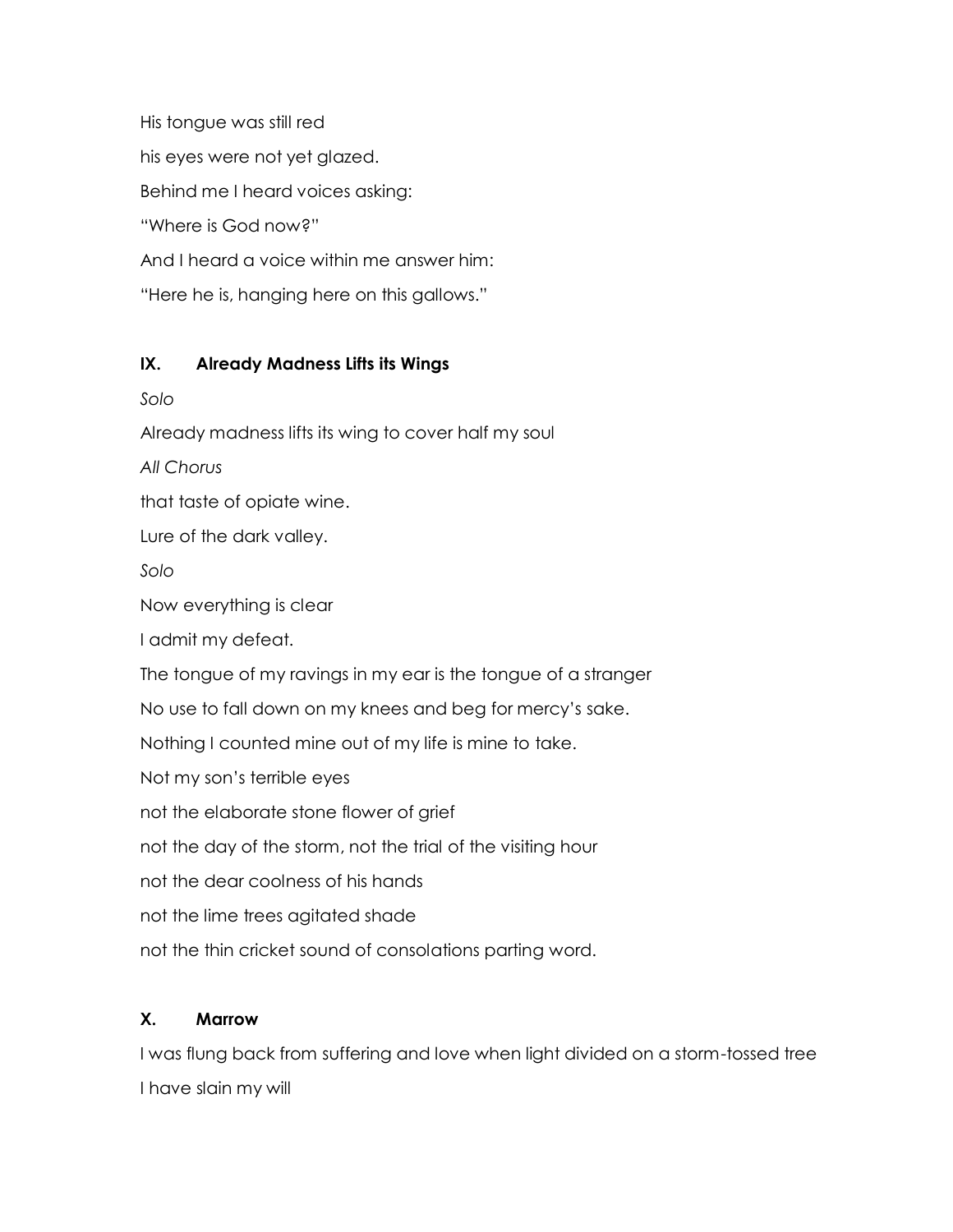And still I live I would be near I shut my eyes to see I shut my eyes I bleed my bones Their marrow to bestow up on that God who knows what I would know.

## **XI. Interlude Solos**

The element of air was out of hand. The rush of wind ripped off the tender leaves, and flung them in confusion on the land. We waited for the first ran in the eaves. The chaos grew as hour by hour the light beneath an undivided sky. Our pupils widened with unnatural night, but still the road and dusty field kept dry. The rain stayed in its cloud; full dark came near; the wind lay motionless in the long grass. The veins within our hands betrayed our fear. What we had hoped for had not come to pass.

## **XII. Everything is Plundered**

Ev'rything is plundered, betrayed, sold Death's great black wing scrapes the air. Mis'ry gnaws to the bone Why then do we not despair? By day from the surrounding words,